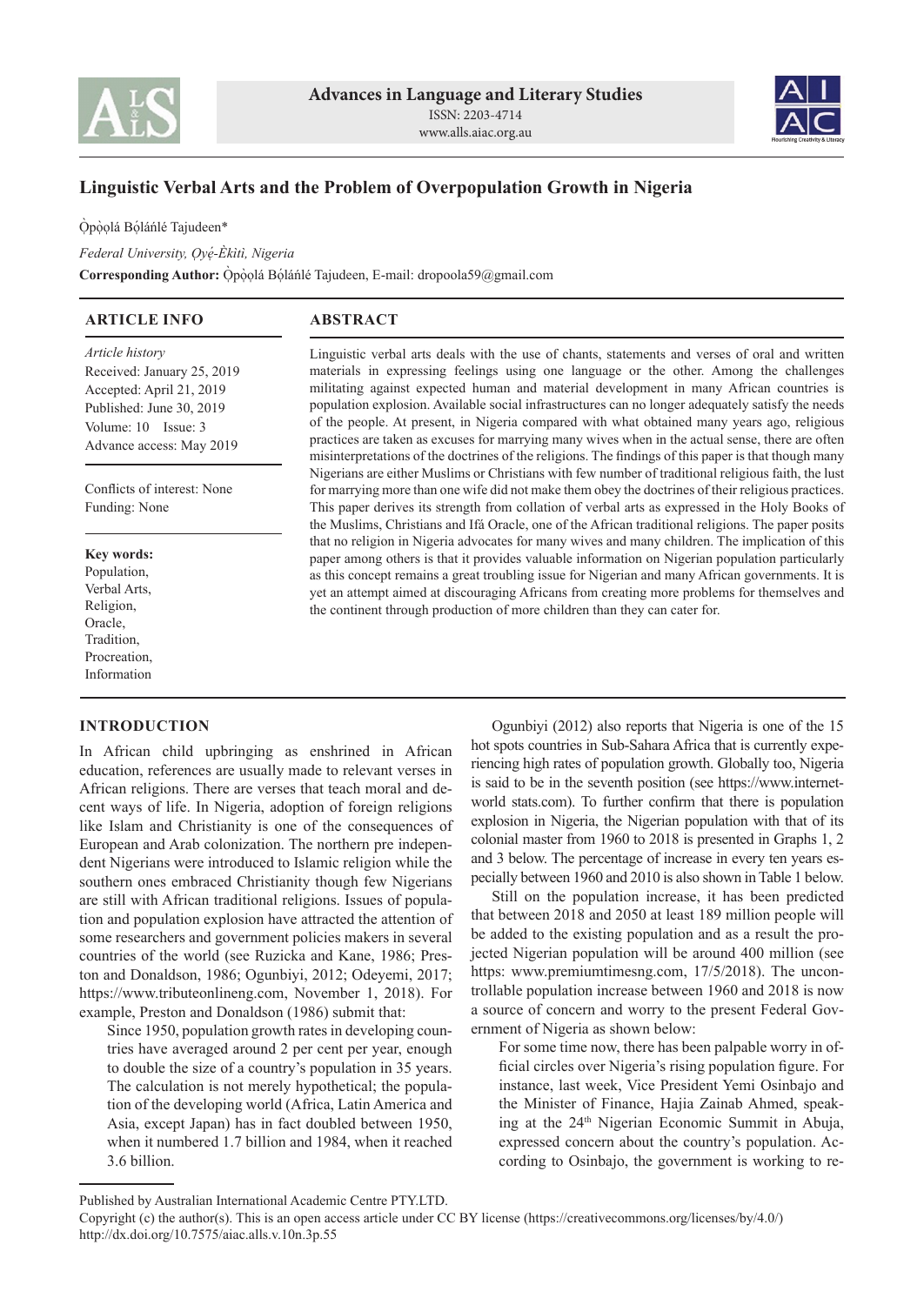

**Figure 1.** Nigeria Population in millions



**Figure 2.** UK Population in Millions



**Figure 3.** Comparing Nigeria and UK Population

**Table 1.** Percentage of increase in every 10 years

|              | ັ               |          |
|--------------|-----------------|----------|
| <b>Years</b> | Nigeria $(\% )$ | U.K. (%) |
| 1960-1970    | 19.36           | 5.86     |
| 1970-1980    | 23.79           | 1.15     |
| 1980-1990    | 24.69           | 1.64     |
| 1990-2000    | 21.12           | 2.78     |
| 2000-2010    | 22.00           | 6.18     |
| 2010-2018    | 19.03           | 5.71     |
|              |                 |          |

duce the country's population by half through education (see Nigerian Tribune Nov 1, 2018).

But, before the Federal Government of Nigeria embarks on its plan to reduce the Nigerian population by half through education, a plan that may not witness the light of the day or that the government has not disclosed the content of its proposed system of education, Michael and Odeyemi (2017: 109-111) identify seven factors that they claim are responsible for the current outrageous population of Nigeria. The factors are multiculturalism, religion, illiteracy, inadequate resources, approach adopted in policies formulation, lack of political will and lack of incentive. However, at present and from the available evidence, there is no concrete measure that has been put in place to curb the Nigerian population explosion. In this paper, we submit that the teaching of O̩ ̀*y*è ̩ *k*ú *M*é*j*ì*,* an *If*á verse, if adopted and put into use, will not only help to address the problem of population explosion in Nigeria but also in some other third world countries of the world where population growth has become a source of concern and worry.

### **RESEARCH PROBLEMS**

African population has grown to alarming proportion to the extent that it is daily attracting the world attention in several ways. Over population in African Continent especially Nigeria has created hardship effects ranging n from hunger to almost all forms of misnomer attitudes of the adults and youths. Overpopulation in Nigeria is recently the basis for unemployment, hooliganism, armed robbery, and many other social disorder. This paper has identified the act of marrying more than one wife by many Nigerians as a major contributory factor for overpopulation in the country.

### **Aims and Goals of the Research**

This research is intended to among others, enlighten Nigerian men on the need to morally and religiously positively contribute to population control in their own individual ways. This study is also to refer Nigerian men and women to moral instruction as in Islamic, Christian and Traditional religions using quotable quotes in these religions that discourage polygamous life that is responsible for over population.

### **Collection and Interpretation of Data**

Several factors have been identified as factors that have been responsible for the present outrageous population increase in Africa (see Caldwell and Caldwell, 1987; Michael and Odeyemi, 2017). It has been argued that one of such factors is African traditional religion. Caldwell and Caldwell (1987: 427) say:

Traditional African religious values have sustained high fertility in two ways. First they have acted directly to equate fertility with virtue and spiritual approval and associate reproductive failure or cessation with sin. Second, they have placed both positive and negative sanctions on filial piety and maternal homage to the older generation so that fertility is rarely disadvantageous.

While we agree with Caldwell and Caldwell (1987: 427) that infertility in Africa is a serious issue we want to submit that infertility is traceable to women only though science has now shown that infertility can also be traced to men. However, one question which Caldwell and Caldwell (1987: 427) do not address is: Does fertility mean indiscriminate practice of polygamy and procreation abuse or indiscriminate procreation?

Similarly, we are of the opinion that lack of understanding of the Biblical and Quranic teachings or messages with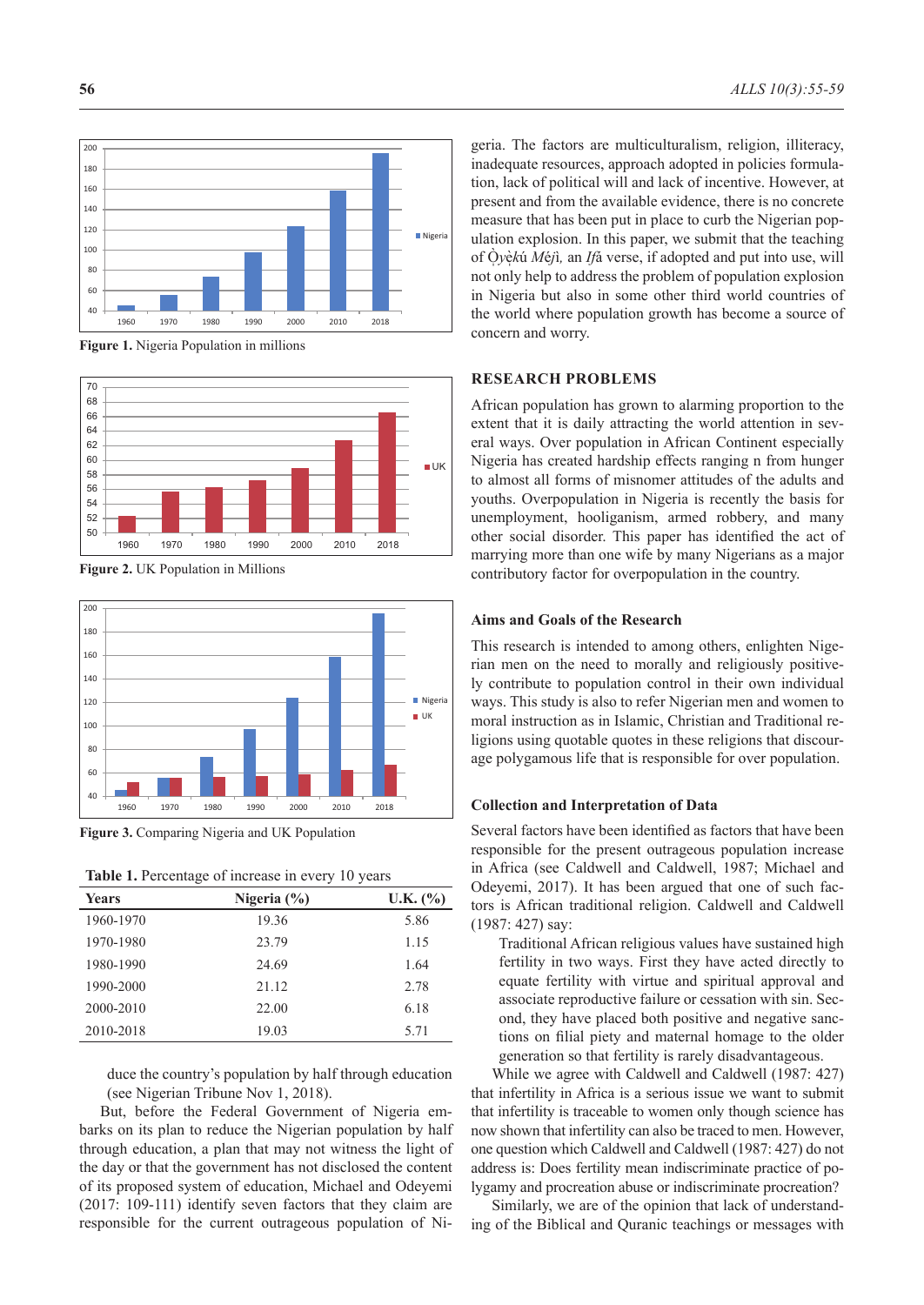reference to monogamy and polygamy is also the cause of the uncontrollable population growth in Nigeria. For example; the Bible can be divided into two sections namely Hebrew and Greek scriptures. Information from the Hebrew scriptures can be divided into two also. There are Biblical references that support monogamy or one man one wife. Such references include Genesis 2:18 where God created only Eve for Adam, Genesis 6:18 where Noah married only one wife and Genesis 19:15 showed that Lot had one wife to mention a few. But each of Abraham, David and Solomon had more than one wife (see Genesis 16:2-4; 2 Samuel 12:11; 1 King 11:3). However, Greek scriptures endorse one man one wife and not one man many wives (see Matthew 19:4-6; 1 Timothy 3:2). In short and from our research, although Christianity had become a religion in Nigeria since the year 1772, polygamy had also been part of the Christian practices until the newly founded autochthonous Nigerian Churches started to have influence over the teachings of the European Churches in the 1980s and 1990s (see also Ję́gę́dę́, **∶ ∶** 2008; İkòtún, 2013). However, that the teachings of the newly founded autochthonous Nigerian Churches are slightly different from that of the European Churches a few Christians, using the examples of Abraham, David and Solomon in the Bible, still engage in polygamy.

Still on the contribution of Islam and Christianity to the population explosion in Nigeria, what is the case among some Christians is also the case among some Muslims. There are instances where a Muslim marries four wives and such a Muslim claims to draw inspiration from the Holy Quran Chapter 4 Verse 3, where it is recorded thus:

If ye fear that ye shall not be able to deal justly with the orphans, marry women of your choice, two or three or four, but if ye fear that ye shall not be able to deal justly (with them), then only one, or (a captive) that your right hands possess, that will be more suitable, to prevent you from doing injustice (see The Holy Quran chapter 4:3).

With this Quranic verses the following questions came to mind: Is it expressly stated from this verse that a man can marry four wives? Is it possible for a man to be just among four women? Unless these two questions are answered, we will insist that so many Muslims who engage in polygamy do not have any reference in the Holy Quran to support their actions. We can defend the fact that those who embrace polygamy are only guided by their lust.

Another deduction from Caldwell and Caldwell (1987: 427) is procreation with reference to the number of children a couple can produce or have. It will be observed that when population explosion is being discussed the role procreation plays cannot be ignored. There are several examples where some individual Christians and Muslims have 6 or 7 or 8 or 9 children at least in some cases especially among Muslims and some members of the European Churches. The question that arises is: Does the Holy Quran with the Holy Bible prescribe the number of children a couple can have? The answer is no. But, an injunction that is recorded in 1 Timothy 5:8-9 which says "Certainly if anyone does not provide for those who are his own and especially for those who are members of his household, he has disowned the faith and is worse than a person without faith" is, in most cases, not

considered by many Christians. Instead, they do say "God is the One that provides and is the One that takes care of us. Just believe in Him, He will provide". The sentence "believe in God" which shows a strong union between Muslims and Christians is responsible for the indiscriminate procreation among the two groups and especially among Muslims.

Furthermore, the indiscriminate procreation among Nigerians as a result of the sentence "believe in God" reminds us of what Muhammand Sanusi II, the Emir of Kano, says:

We talk about miracles, ancient miracles. I don't like the word miracles because they are associated with angels with wings that you do not see, coming from the sky. The Chinese are human beings like us and they did it. When we say miracle, it sounds like something supernatural that has some certain powers to it. Every time you think about it, the only deficit we have is a policy deficit... So, for all Nigerians, who care about this country, the real task before us is to know that we have 30 years on the outside in which we need to make sure that we do not become the poverty capital of the world, and slum of the world. Earlier in 2018, Nigeria overtook India to become the poverty capital of the world. According to British prime minister Theresa May, 87 million Nigerians are living below the poverty line.

In addition to the information given by Sanusi and May several State and Federal government workers have not been regularly paid in the last three years despite the monthly allocations, bailout funds, Paris Club loan refund and Abacha loot. In fact, some States are still owing their workers six or more than a year salaries. We want to remind the Nigerian Muslims and Christians that faith without works is dead. In other words, the current situation in Nigeria has shown that the word 'belief' as it is embraced by Nigerian Muslims and Christians is not beneficial unless it is accompanied by Allah's or God's wisdom. Therefore, in view of the information in Graphs 1 and 3 and Table 1 in the introductory section of this paper where Nigerian population has been on the increase in the last forty years especially when Islam and Christianity can be said to be dominant in Nigeria, we submit that Islam and Christianity are responsible for the current population explosion and not the Traditional African religion as advanced by Caldwell and Caldwell (1987: 427). In this paper, we show that if the message contained in  $\dot{Q}y\dot{\phi}k\dot{u}M\dot{\theta}j\dot{\theta}$ , an *If*á verse, a Traditional African religion that is now practised in Cuba, Brazil and Trinidad and Tobago, is adopted and put into use by the Federal Government of Nigeria as well as other third world countries, it will help to address population explosion that is, at present, a source of concern.

Another area of interest to the present research is what Michael and Odeyemi (2017: 109-111) call lack of political will on the part of the various governments in Nigeria to put in place measures that can help to monitor and check uncontrollable population growth. The researchers argue that:

Lack of political will is a challenge to the effectiveness of the policies. This occurs most where the government in power does not have population growth control in its manifesto or agenda. The consequence of this becomes lack of both financial and administrative support. Where fund is at all allocated to the policies implementation, the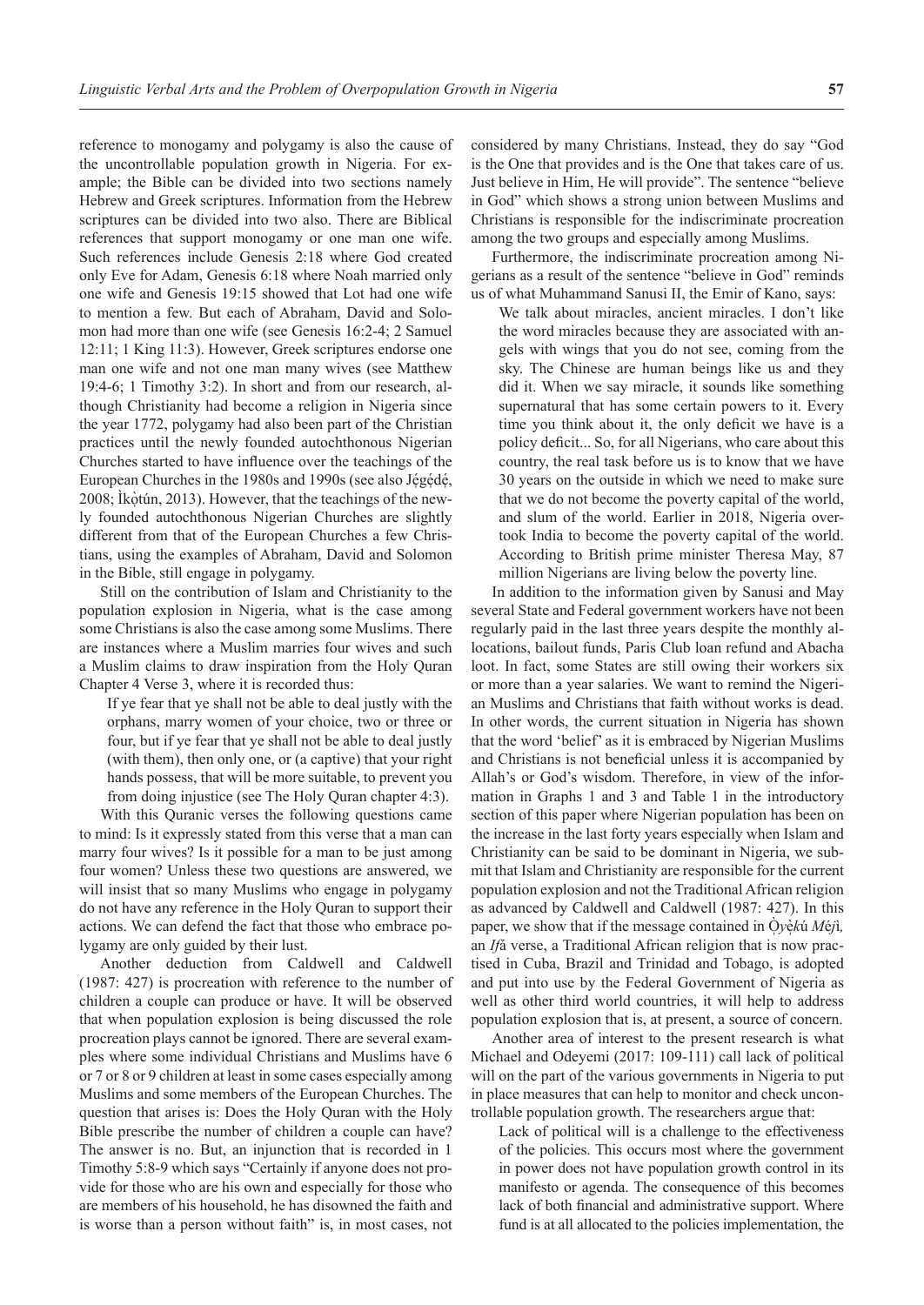bureaucratic nature of government and corruption among the implementers caused delays in implementation...

We agree with Michael and Odeyemi (2017: 109-111) that since 1953 when Nigeria was granted self rule by its colonial master and now there has not been any political party that has population growth control in its manifesto or agenda. What the political parties have are programmes or manifestoes such as free education, free water, free roads and jobs for all to mention a few which can mesmerize the voters and are manifestoes that encourage indiscriminate practice of polygamy and indiscriminate procreation. In fact, it can be said that between 1953 and now, a reasonable number of the Nigerian leaders as well as many who have been in the position of authority might have lost count of the number of wives as well as children they have. Therefore, what the leaders do not have there is no way they can give it. So, that the present federal government of Nigeria is talking about reducing the population of Nigeria by half does not mean it has the issue in its manifestoes but because some international bodies and individuals are talking about the danger Nigeria is facing vis-a-vis its population growth that is why the government is talking too. Even now that seventy three political parties are campaigning for the 2019 general elections it is disheartening to observe that no single political party is talking about population growth control. In this paper, we submit that it is high time the Nigerian government emphasized the need to promote population growth control in its manifestoes and that it can only do that not with the help of Islam and Christianity as they are practised in Nigeria but with the help of the Traditional African religion with reference to *If*á that is indigenous to us.

The data from Yoruba traditional religion were drawn from verse 6 lines 29 to 52 of  $Qy$ *èkú Méj*ì, a sub-section ̀ of *If*á*,* are examined in this paper. In Yorùbá culture, *If*á is regarded as a repository of the people's culture, history, tradition and values (see Abimbola, 2006). We wish to submit also that most Yorùbá wise sayings are drawn from *If*á and that some of the wise sayings are used in Yorùbá songs and in day-to-day language use in social interactions among the Yorùbá people.

In this section, we present our data that are taken from O̩ ̀*y*e̩ *k*ú *M*é*j*ì*,* an *If*á verse. We implore our readers to carefully ̀ note the difference between the information in line one and the information in other lines.

O̩ ̀yè ̩ kú Méjì ...Q̄kan ṣoṣo póró lobìnrín dùn mọ lợ́wợ́ ọkọ,  $29$ Bí nwon bá di méjì, Nwon a dòjòwú. Bí nwọn bá di mę́ta, ́ Nwọn a dệta ñtúlé. ̀ Bí nwọn bá di mérin, Nwon a di ìwo lo rín mi ni mo rín o . 35 Bí nwon bá di márùún, Nwon a di lágbájá ní ó run oko wa tán lóhun susuusu. Bí nwọn bá di mę́fà, Nwon a dìkà. Bí nwọn bá di méje, 40 Nwọn a dàjé. Bí nwọn bá di méjọ, **∶** Nwọn a di ìyá alátàrí bàmbà

| Ló ti kó irú éyí se oko wa lówó. |    |
|----------------------------------|----|
| Bí nwọn bá di mésàán,            | 45 |
| Nwọn a di iyáálée wa ò nísé kan. |    |
| Kò lábò kan,                     |    |
| Bó bá ti jí,                     |    |
| Aso okoo wa nii máaá sán kiri.   |    |
| Bí nwọn bá di méwàá,             | 50 |
| Nwon a di ilé ni okoo wá jókòó   |    |
| Ni nwón ńwá okoo waá wá          |    |
|                                  |    |

#### **English Translation**

The two 'oyeku' Only one wife is ideal for a good home When they are two They become competitors When they are three The home is scattered When they are four They become touch me not When they are five They suspect one another When they are six They become heartless When they are seven They become witches When they are eight They become unruly With nine wives They become gossipers When they are ten They discuss carelessly

The information in verse 6 lines 29-52 in the data above can be divided into two. The message in verse 6 line 29 shows the importance and beneficial nature of monogamy or one man one wife. The use of the phrase "soso póró"(only) emphasizes one wife only. The information in verse 6 lines 30-52 shows that more than one wife must be discouraged and that there is no argument that can be advanced in its favorr. Again, the consequences of marrying more than one wife which include envy in line 31, disorganization in line 33, wickedness in line 39 and witchcraft in line 41 as shown in the Data above also confirm the Yorùbá saying and the saying is: Ilé olórogún ogbà wèrè ni (A polygamous house is not different from that of the mad people). But, does verse 6 line 29 which insists on one man one wife discuss procreation abuse? Our answer is yes. This is because the Yorùbá people say: "Omo beere òsì beere" (Many children much poverty). Therefore, if the teachings of Islam, Christianity and Ifá, the African religion that has a reference book, are clearly understood and religiously embraced the Nigerian population explosion that is being witnessed today would not have arisen.

#### **CONCLUSION**

In this research, attention was focused on the need to establish family control through religious preaching at Nigerians various religious programs as it has been established that both the foreign and African traditional religions em